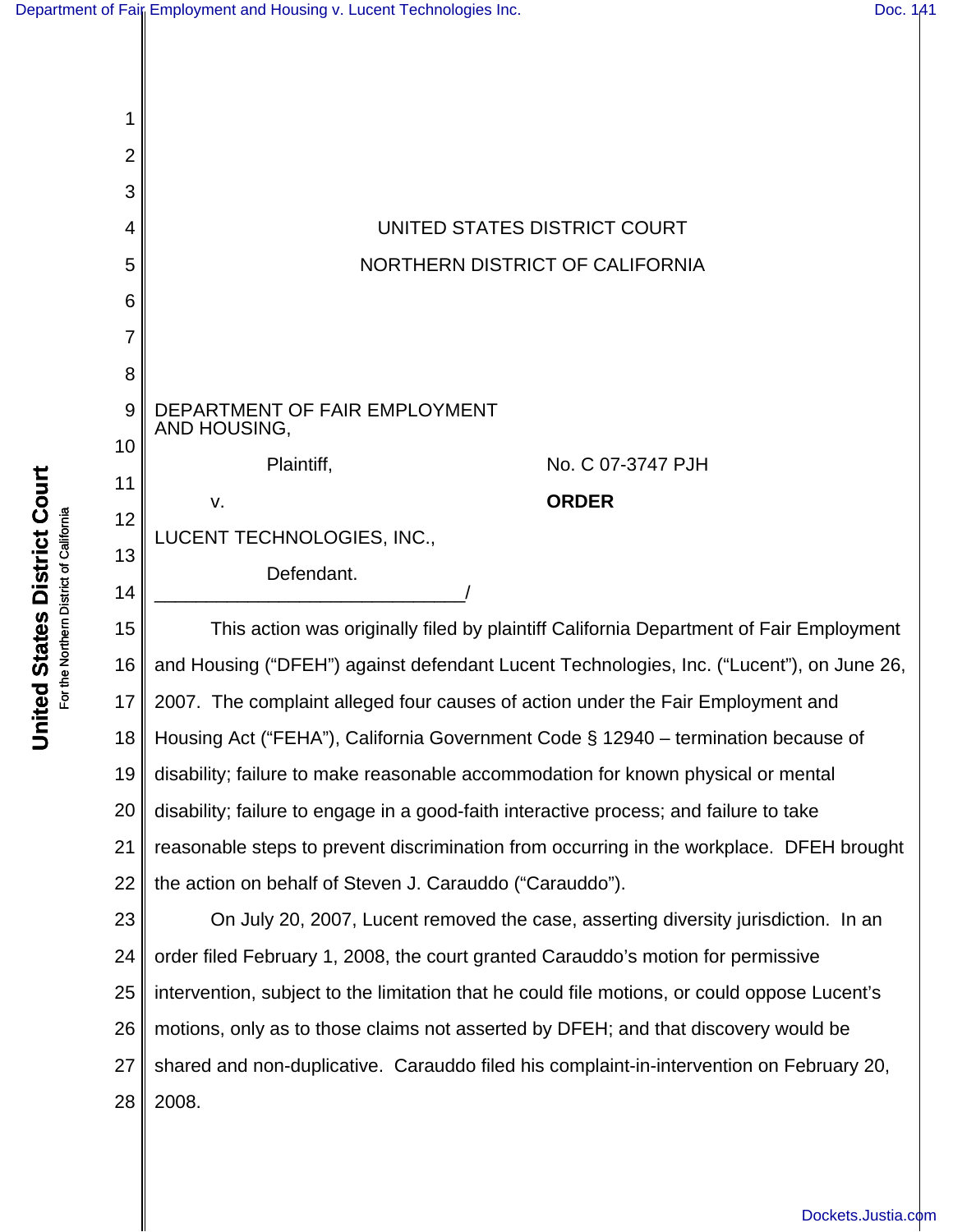1 2 3 4 5 6 Carauddo's complaint asserted five causes of action. The first three were FEHA claims alleging termination because of disability, failure to make reasonable accommodation, and failure to engage in a good-faith interactive process, as in the complaint filed by DFEH. In addition, Carauddo alleged a claim of wrongful termination in violation of public policy; and a claim of unfair business practices, under California Business & Professions Code § 17200, et seq.

7 8 On December 8, 2008, the court granted the Lucent's motion for summary judgment. Judgment was also entered as of that date.

9 10 11 12 On December 19, 2008, Lucent submitted a bill of costs, seeking reimbursement of statutory costs in the amount of \$14,264.47. Both DFEH and Carauddo have filed objections to the cost bill. Pursuant to an order from the court, Lucent filed a response to the objections on February 27, 2009.

13 14 15 16 DFEH argues that no costs should be awarded against it, for three reasons. First, DFEH notes that under Federal Rule of Civil Procedure 54(d)(1), costs cannot be awarded against the United States. DFEH suggests that a similar rule should apply to an agency of the State of California.

17 18 19 20 Second, DFEH notes that under FEHA, California Government Code § 12965(b), costs cannot be awarded in a case against public agencies or public officials acting in their official capacity. Thus, DFEH contends, this provision should trump the presumption under Rule 54(d)(1) that statutory costs are ordinarily awarded to the prevailing party.

21 22 23 24 25 Third, DFEH argues that while Rule 54(d)(1) creates a presumption in favor of awarding costs to the prevailing party, it also vests discretion in the district court to refuse to award costs. Thus, DFEH asserts, the court should exercise its discretion not to award costs to Lucent, because to award costs would be to punish DFEH and Carauddo for bringing this action.

26 27 28 DEFH also claims that Lucent is guilty of forum-shopping – first, by opting out of the administrative proceeding, and demanding that the case be filed as a civil action, and then, by removing the case from state court to federal court. DFEH asserts that if the court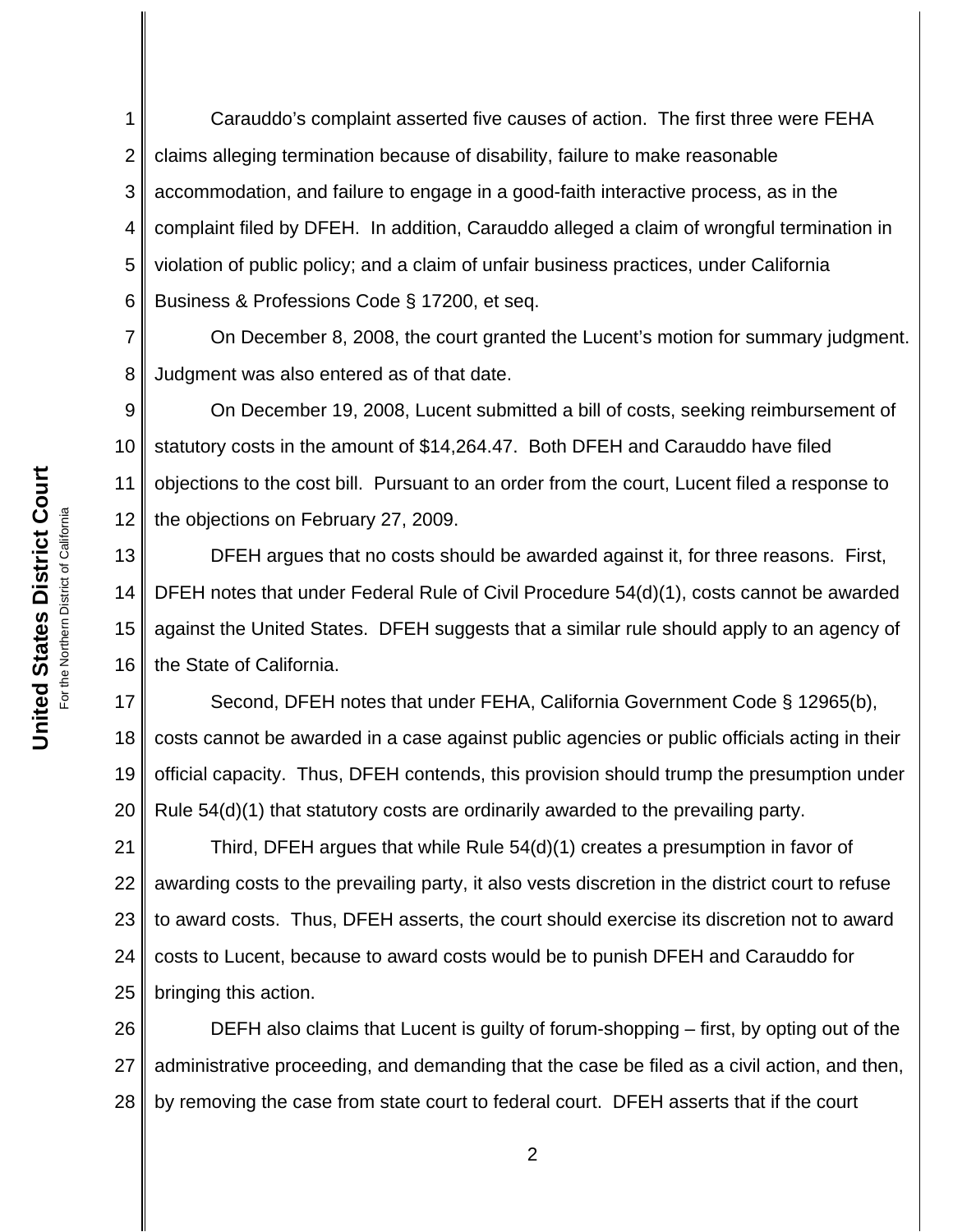1 awards costs against it, the court will in essence be rewarding Lucent for forum-shopping.

2 3 4 5 6 7 Carauddo also objects to any imposition of costs. He asserts that the court should apply the standard set forth in Christiansburg Garment Co. v. EEOC, 434 U.S. 412 (1978), under which Lucent would be entitled to costs only if "the plaintiff's action was frivolous, unreasonable, or without foundation." See id. at 421. Carauddo contends that because the claims here were not frivolous or unreasonable, the Christiansburg standard is not met, and the bill of costs should be denied in its entirety.

8 9 10 Carauddo contends further that specific costs sought by Lucent are unauthorized, insufficiently justified or explained, excessive or unreasonable, or should not be apportioned to him.

11 12 13 14 15 16 In response to DFEH's objections, Lucent asserts, first, that the Federal Rules of Civil Procedure control the imposition of costs on a prevailing party, and that conflicting state procedures are irrelevant; second, that Lucent was entitled to remove the case to federal court because of the presence of diversity jurisdiction; and third, that Lucent should be awarded costs because Rule 54 creates a strong presumption in favor of awarding costs to the prevailing party.

17 18 19 20 21 22 23 24 With regard to Carauddo's objections, Lucent argues, first, that it is Carauddo, not DFEH, who is the real party in interest, and that nothing in Rule 54 precludes assessing costs against an individual party such as Carauddo; second, that Carauddo is as responsible for the costs as DFEH is, as he actively participated in the case; third, that the question whether Carauddo's claim was "frivolous, unreasonable, or without foundation" is irrelevant as that standard applies in awarding fees under the federal Americans With Disabilities Act; and fourth, that the amounts of the particular items of costs for which Lucent seeks to recover are reasonable.

25 26 27 28 The court finds that the objections of DFEH and Carauddo be OVERRULED, to the extent they object to the taxing of costs, rather than to the specific items of costs to be taxed. As an initial matter, the court notes that Federal Rule of Civil Procedure 54(d) governs an award of costs in federal district court, even in cases in which state law supplies

3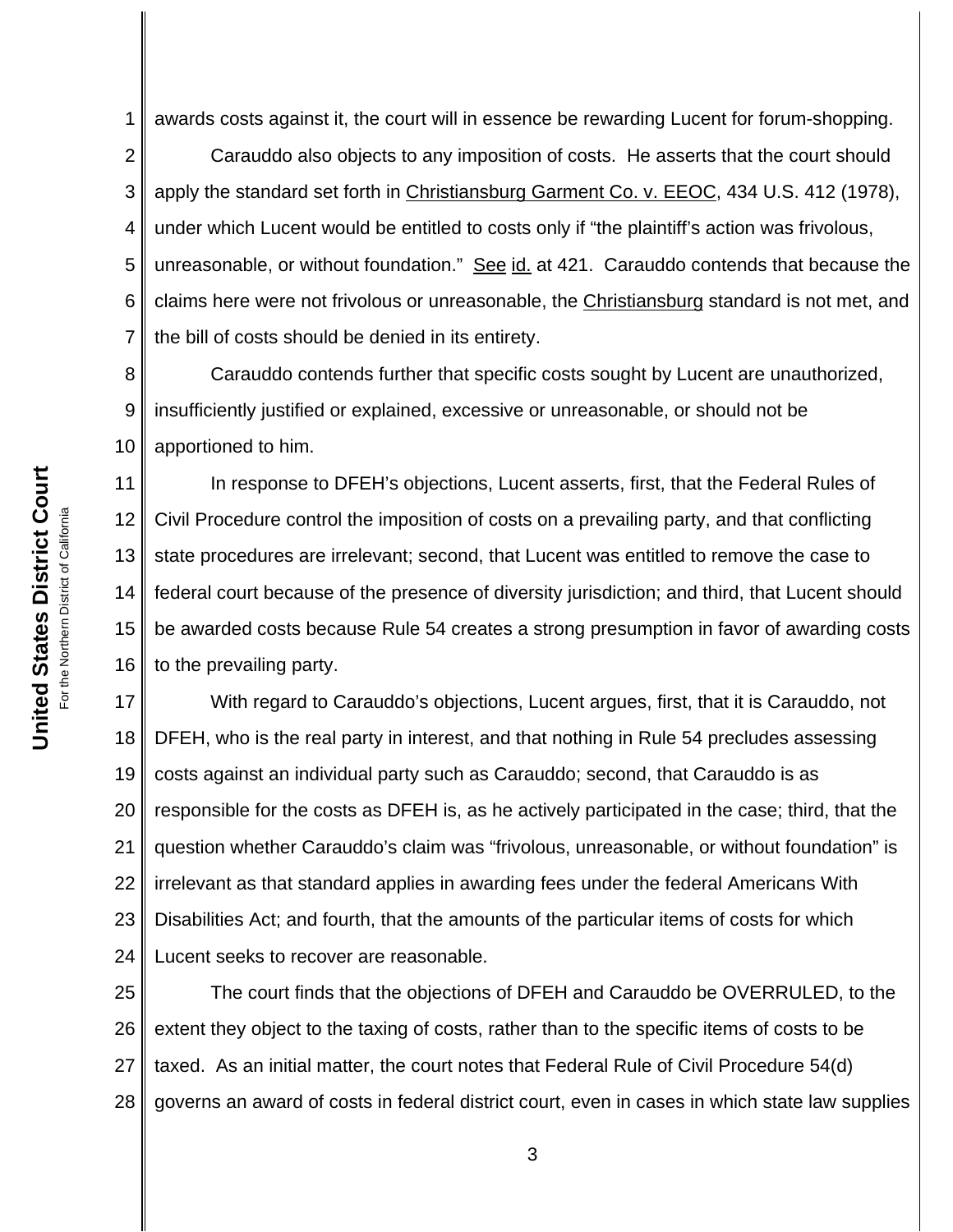1 2 3 4 5 6 the law of the decision. See Champion Produce, Inc. v. Ruby Robinson Co., Inc., 342 F.3d 1016, 1022 (9th Cir. 2003) (citing In re Merrill Lynch Relocation Mgmt, Inc., 812 F.2d 1116, 1120 n.2 (9th Cir. 1987)). Moreover, Rule 54(d) "creates a presumption in favor of awarding costs to a prevailing party as a matter of course, and this rule applies unless there is a federal statute with an express provision governing costs." Champion Produce, 342 F.3d at 1022.

7 8 9 10 11 12 In addition, however, while the rule creates a presumption in favor of awarding costs to a prevailing party, it also vests in the district court discretion to refuse to award costs. See Association of Mexican-American Educators v. State of California, 231 F.3d 572, 591 (9th Cir. 2000) (citing National Info. Servs., Inc. v. TRW, Inc., 51 F.3d 1470, 1471 (9th Cir. 1995)). "That discretion is not unlimited. A district court must 'specify reasons' for its refusal to award costs." Id. at 591-92.

13 14 15 16 17 DFEH's first argument is without merit. DFEH claims that under Rule 54(d)(1), costs cannot be awarded against the United States, and therefore, by analogy, should not be awarded against DFEH, an agency of the State of California. However, DFEH provides no support for the proposition that a provision in Rule 54 that applies to the United States should be read to also apply to the State of California.

18 19 20 21 22 23 Moreover, what Rule 54(d)(1) actually says is that "costs against the United States, its officers, and its agencies may be imposed only to the extent allowed by law." Under Title VII, "the [Equal Employment Opportunity] Commission and the United States shall be liable for costs the same as a private person." See 42 U.S.C. § 2000e-5(k). Thus, DFEH's attempt to evade the imposition of costs by analogizing itself to the EEOC fails, because the EEOC can be required to pay costs to a prevailing party.

24 25 26 27 28 DFEH's second argument is also without merit. DFEH claims that because California Government Code § 12965(b) provides that costs cannot be awarded against public agencies or public officials acting in their official capacity, that provision should trump the Rule 54(d)(1), and the court should not award costs here against DFEH. However, as noted above, the question whether costs can be awarded in federal court is controlled, not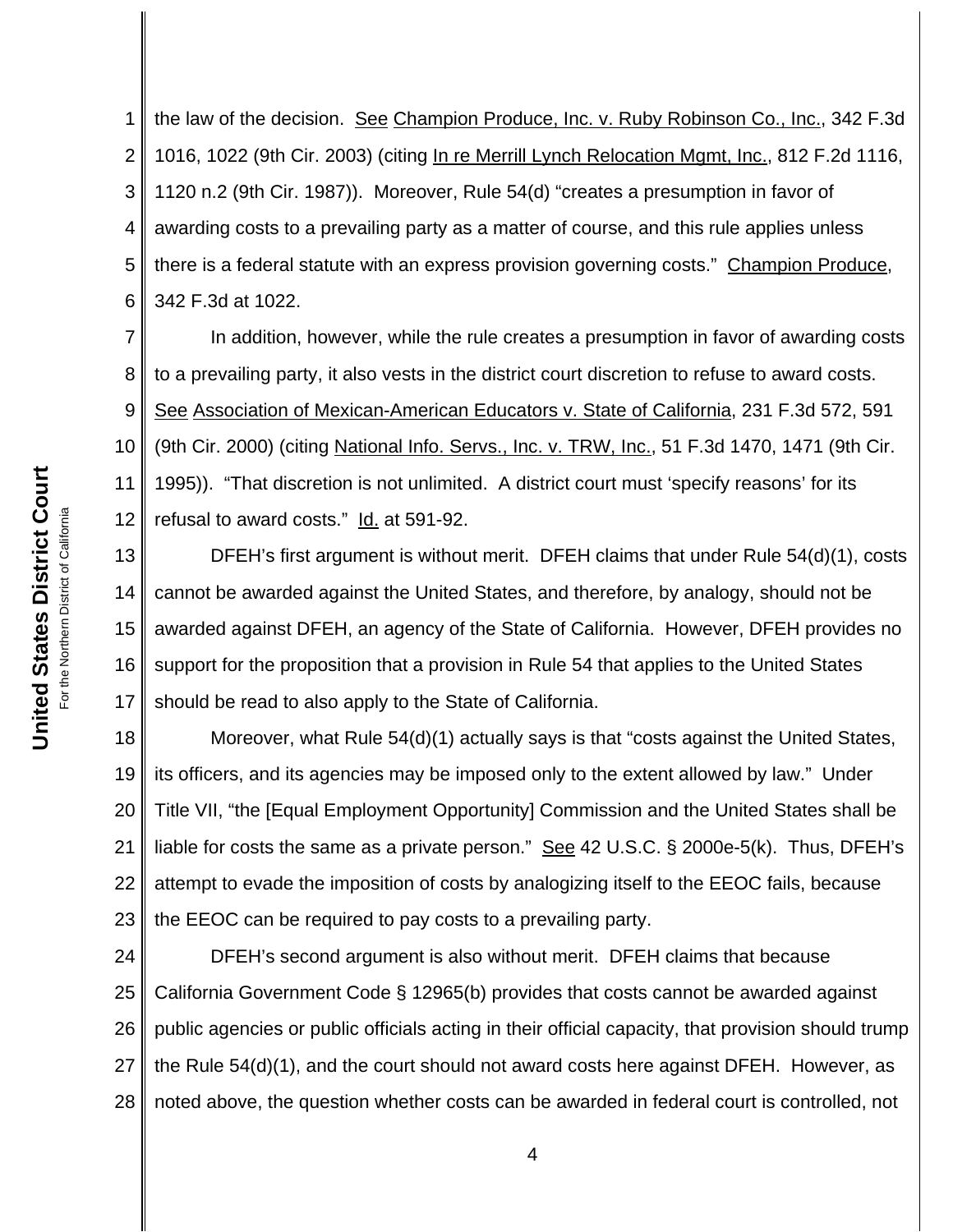1 2 3 4 5 by state law, but by Rule 54. The only exception is found where there is a controlling federal statute with an express provision governing costs. See Brown v. Lucky Shores, Inc., 246 F.3d 1182, 1189-90 (9th Cir. 2001) (citing, as an example, the federal Americans With Disabilities Act, which expressly divests a court of its Rule 54(d) discretion to award costs).

6 7 8 9 10 11 12 13 DFEH's third argument is similarly unpersuasive. DFEH asserts that it would be unfair to compel DFEH to pay the costs, because DFEH wouldn't have to pay costs if the case were pending in state court, and because Lucent does not deserve to recoup its costs as it is guilty of forum-shopping. These arguments are essentially a rehash of the arguments DFEH made in its motion to remand after Lucent removed the case. As the court has already determined that removal was proper and that the case is legitimately in this court, DFEH cannot establish that awarding costs to Lucent as the prevailing party would be "unfair."

14 15 16 17 18 19 20 21 22 23 24 The Ninth Circuit has in the past approved a district court's refusal to award costs to a prevailing party, on the basis that the losing party had limited financial resources, or that the prevailing party engaged in some misconduct. See Mexican-American Educators, 231 F.3d at 592 (citing cases). In addition, in Stanley v. University of Southern California, 178 F.3d 1069 (9th Cir. 1999), the court held that the district court had abused its discretion in denying a losing civil rights plaintiff's motion to re-tax costs without considering (1) the plaintiff's limited financial resources, and (2) "the chilling effect of imposing such high costs on future civil rights litigants." Id. at 1079-80. In that case, the amount of the costs taxed against the losing plaintiff was \$46,710.97. The plaintiff had argued that she would be rendered indigent if she was forced to pay that amount. The Ninth Circuit remanded the case so the district court could reconsider in light of the two factors listed above.

25 26 27 28 In this case, however, neither DFEH nor Carauddo has argued that the costs are beyond their ability to pay, and have provided no evidence to that effect. Both DFEH and Carauddo make some general arguments to the effect that awarding costs to a prevailing defendant in a civil rights case would have a chilling effect on the future filing of civil rights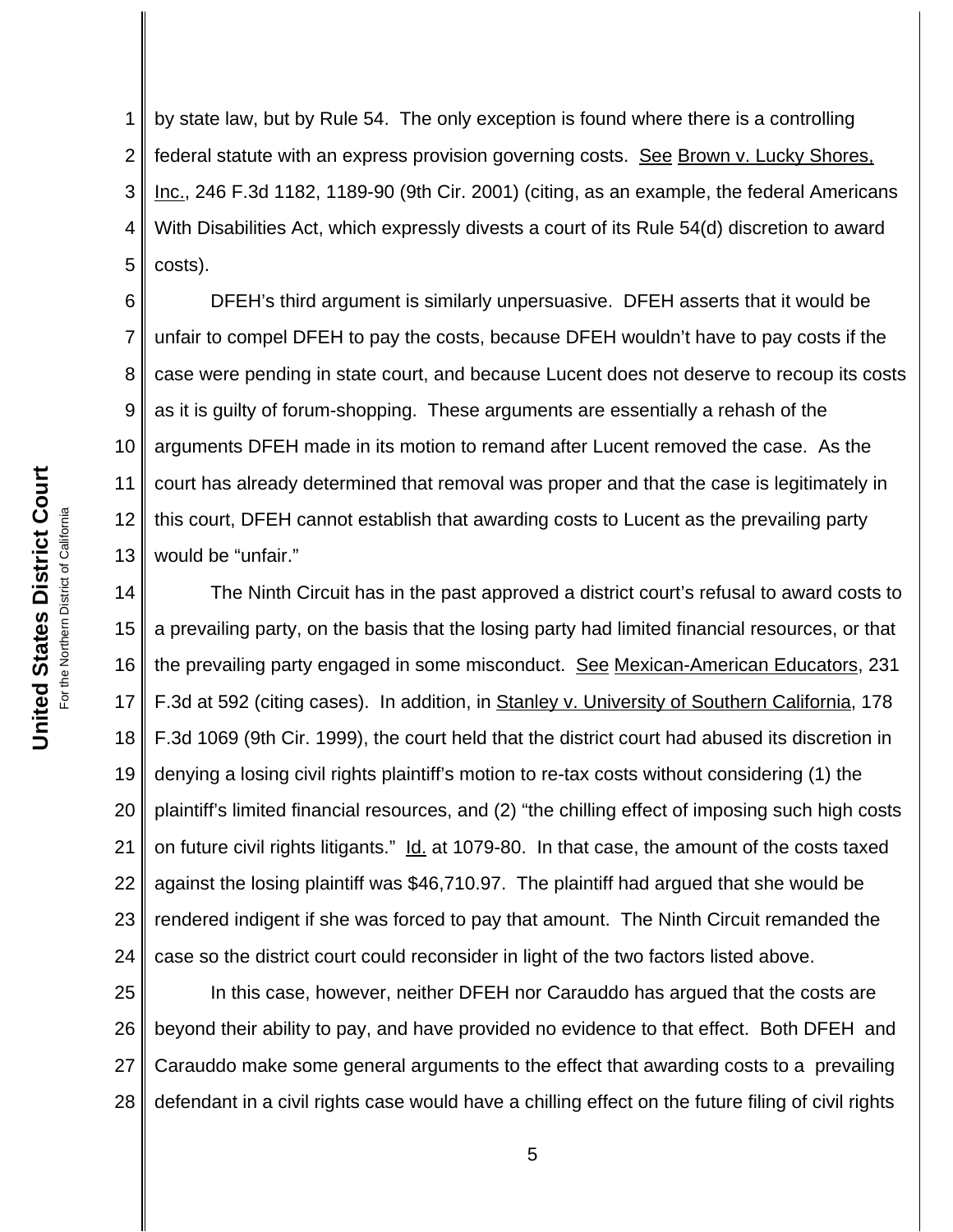1 cases, but neither specifically ties that argument to the facts or issues in this case.

2 3 4 5 6 7 8 9 Carauddo's other main argument is also without merit. He claims that under Christiansburg, Lucent is not entitled to recover costs because his action was not "frivolous, unreasonable, or without foundation." It is clear, however, that the rule stated in Christiansburg applies to awards of statutory attorney's fees. Under Christiansburg, "a district court may in its discretion award attorney's fees to a prevailing defendant in a Title VII case upon a finding that the plaintiff's action was frivolous, unreasonable, or without foundation." Id. at 421; see also id. at 417 (under Title VII, "a prevailing plaintiff ordinarily is to be awarded attorney's fees in all but special circumstances.").

10 11 12 13 14 15 16 17 18 Here, Lucent is seeking statutory costs, not attorney's fees. The Christiansburg rule applies to payment of costs only where the attorney's fee is included (per the statute) as part of the costs. See, e.g., 42 U.S.C. § 2000e-5(k) (in cases brought under Title VII, "the court, in its discretion, may allow the prevailing party, other than the Commission or the United States, a reasonable attorney's fee (including expert fees) as part of the costs."); 42 U.S.C. § 1988(b) (in cases brought under 42 U.S.C. §§ 1981, 1981a, 1982, 1983, 1985, and 1986, and other enumerated civil rights statutes, "the court, in its discretion, may allow the prevailing party, other than the United States, a reasonable attorney's fee as part of the costs," and "expert fees" may be included as part of the attorney's fee.).

19 20 21 22 The court has located no authority that applies the Christiansburg rule to Rule 54(d) costs. Thus, the court does not consider Carauddo's argument that costs should not be awarded against him because the action was not "frivolous, unreasonable, or without foundation."

23 24 25 26 27 28 As for the parties' arguments regarding the specific items of costs, the court refers this matter to the clerk so that the costs can be taxed, as appropriate. The rules contemplate that the clerk will first tax the costs, and that a dissatisfied party can then bring a motion for review. See Federal Rule of Civil Procedure 54(d)(1) ("[t]he clerk may tax costs on one day's notice. On motion served within the next 5 days, the court may review the clerk's action."); Civil L.R. 54-4 ("No sooner than 10 days after a bill of costs has been

6